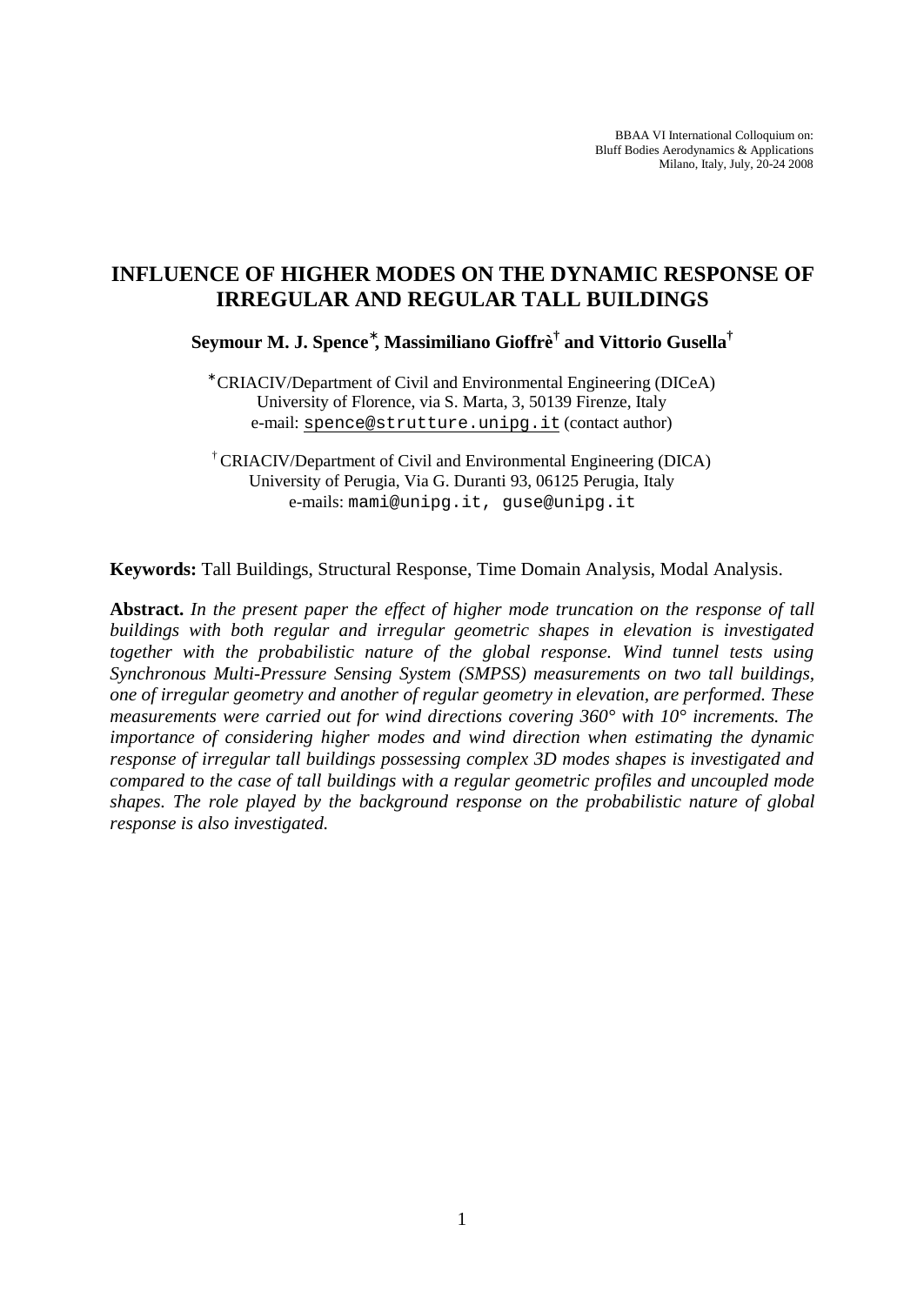# **1 INTRODUCTION**

Recent trends in tall building design have seen an ever increasing number of proposals for buildings with geometrically irregular shapes. However the methods adopted for estimating their response are generally based on theories that where developed considering buildings with regular geometric profiles and uncoupled fundamental mode shapes. In particular, in estimating the dynamic response it is generally deemed sufficient to consider only the first three modes of vibration and a global response characterized by being Gaussian in nature. These hypotheses are particularly useful when the High Frequency Force Balance (HFFB) technique [1,2] is adopted in conjunction with frequency domain dynamic analysis to ascertain the global loads that act on the structure. Indeed the estimate of the generalized forces associated with higher modes involves the use of complex mode corrections [3] which require the knowledge of the effective wind load distribution over the structure which is not available through HFFB measurements. Over the years studies have been carried out with the aim of quantifying the errors committed through mode truncation [4,5,6]. However these investigations are all concerned with alongwind and acrosswind response of regular tall buildings. In the case of irregular geometry, the presence of non-coincident centers of mass and stiffness lead to complex 3D mode shapes, which combined with an irregular geometric profile, can lead to a far greater sensitivity to wind direction.

Furthermore, by working in the frequency domain no knowledge of the probabilistic nature associated with the global response can be obtained. Therefore the peak factors used to estimate the maximum response are calculated considering a parent distribution given a priori.

In this paper SMPSS wind tunnel measurements are carried out on rigid models of both the Bank of China Building, located in Hong Kong, and a regular tall building of the same roof height and square footprint, Fig. (1). For both buildings direct integration of the equations of motion of an equivalent dynamical system is performed [7]. In particular the equivalent dynamical system of the Bank of China Building is calibrated in order to achieve the first three non linear coupled mode shapes and frequencies as determined experimentally for the actual building [8]. The regular building is modeled with the same vertical floor locations and densities as the irregular building. It is also calibrated so as to achieve the same frequencies, with however, quasi linear uncoupled mode shapes due to coincident and vertically aligned centers of mass and stiffness. Higher mode contributions together with the probabilistic nature of various response quantities such as top displacements, shear forces, bending moments, torque and top accelerations are investigated for a full range of wind directions revealing the high sensitivity of the results to the particular wind direction and the strongly non-Gaussian nature of the global response. The relative importance of the background and resonant dynamic responses for dictating the probabilistic features of the global response and their sensitivity to higher mode contributions is also evaluated.

# **2 ANALYSIS FRAMEWORK**

# **2.1 Dynamic models of the buildings**

The global behavior of tall buildings can be modeled by an equivalent dynamical system considering each floor to have three degrees of freedom (i.e. two orthogonal displacements relative to the ground and *q*-rotation about a vertical axis). If the centers of mass and stiffness for each floor are coincident and lay on a vertical axis then the building will experience uncoupled vibration modes in three principal directions, two orthogonal translational directions and a rotational direction. However if the centers of mass and stiffness do not comply to the above mentioned conditions the building will, in general, experience 3D coupled modes. By hypothesizing that the principal directions of each floor do not vary over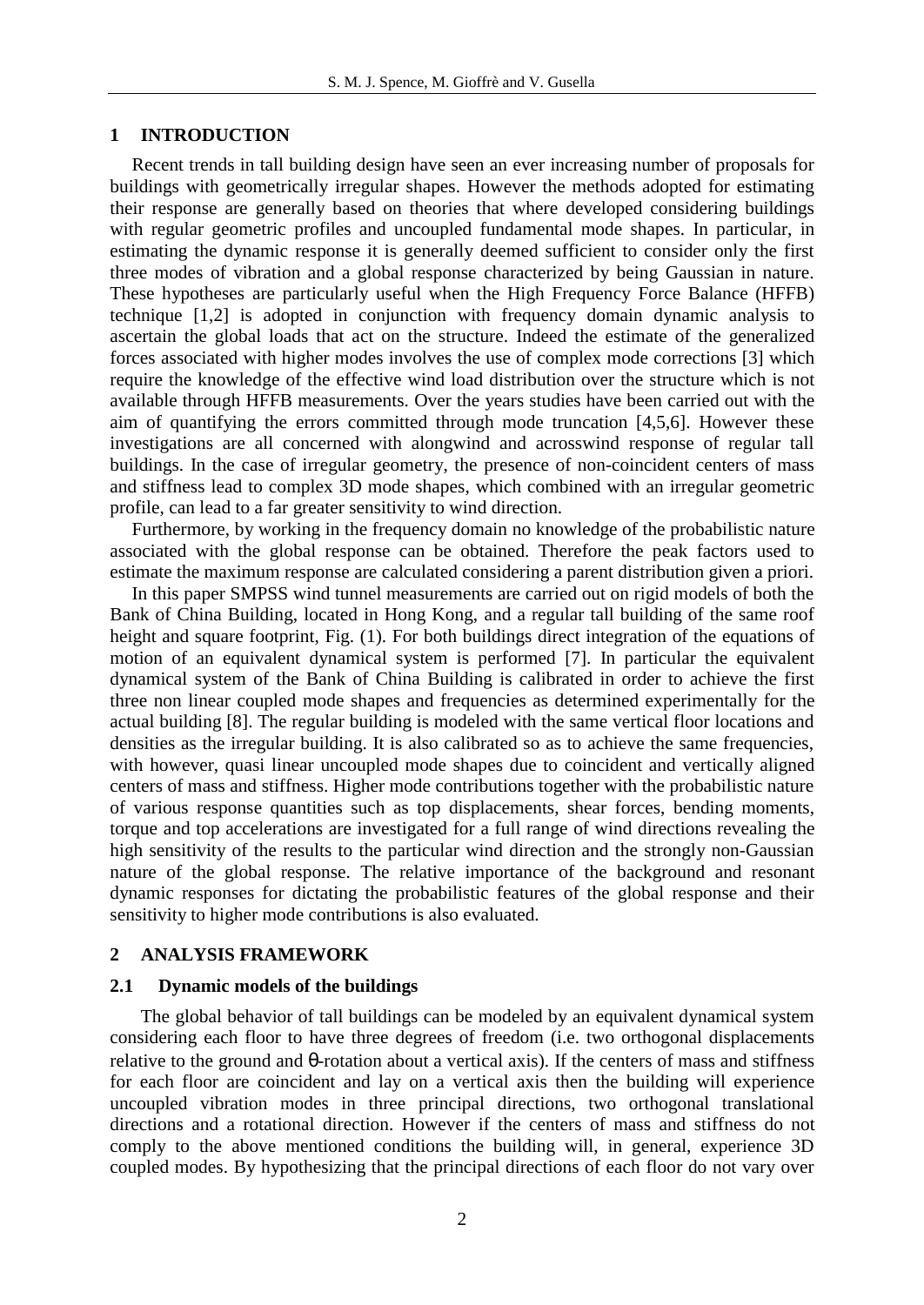the entire height of the building, then the dynamic equilibrium of an N story building with mass and stiffness eccentricities which can be different from floor to floor is given by:

$$
\begin{bmatrix}\n\mathbf{M} & \mathbf{0} & -\mathbf{a}_{y}\mathbf{M} \\
\mathbf{0} & \mathbf{M} & \mathbf{a}_{x}\mathbf{M} \\
-\mathbf{a}_{y}\mathbf{M} & \mathbf{a}_{x}\mathbf{M} & \mathbf{I}\n\end{bmatrix}\n\begin{bmatrix}\n\mathbf{R} \\
\mathbf{R} \\
\mathbf{B} \\
\mathbf{C} \\
\mathbf{C} \\
\mathbf{C} \\
\mathbf{C} \\
\mathbf{F}_{x\theta} & \mathbf{C}_{y\theta} \\
\mathbf{C} \\
\mathbf{C} \\
\mathbf{C} \\
\mathbf{C} \\
\mathbf{C} \\
\mathbf{C} \\
\mathbf{C} \\
\mathbf{C} \\
\mathbf{C} \\
\mathbf{C} \\
\mathbf{C} \\
\mathbf{C} \\
\mathbf{C} \\
\mathbf{C} \\
\mathbf{C} \\
\mathbf{C} \\
\mathbf{C} \\
\mathbf{C} \\
\mathbf{C} \\
\mathbf{C} \\
\mathbf{C} \\
\mathbf{C} \\
\mathbf{C} \\
\mathbf{C} \\
\mathbf{C} \\
\mathbf{C} \\
\mathbf{C} \\
\mathbf{C} \\
\mathbf{C} \\
\mathbf{C} \\
\mathbf{C} \\
\mathbf{C} \\
\mathbf{C} \\
\mathbf{C} \\
\mathbf{C} \\
\mathbf{C} \\
\mathbf{C} \\
\mathbf{C} \\
\mathbf{C} \\
\mathbf{C} \\
\mathbf{C} \\
\mathbf{C} \\
\mathbf{C} \\
\mathbf{C} \\
\mathbf{C} \\
\mathbf{C} \\
\mathbf{C} \\
\mathbf{C} \\
\mathbf{C} \\
\mathbf{C} \\
\mathbf{C} \\
\mathbf{C} \\
\mathbf{C} \\
\mathbf{C} \\
\mathbf{C} \\
\mathbf{C} \\
\mathbf{C} \\
\mathbf{C} \\
\mathbf{C} \\
\mathbf{C} \\
\mathbf{C} \\
\mathbf{C} \\
\mathbf{C} \\
\mathbf{C} \\
\mathbf{C} \\
\mathbf{C} \\
\mathbf{C} \\
\mathbf{C} \\
\mathbf{C} \\
\mathbf{C} \\
\mathbf{C} \\
\mathbf{C} \\
\mathbf{C} \\
\mathbf{C} \\
\mathbf{C} \\
\mathbf{C} \\
\mathbf{C} \\
\mathbf{C} \\
\mathbf{C} \\
\mathbf{C} \\
\mathbf{C} \\
\mathbf{C} \\
\math
$$

where the displacement response sub-vectors are  $\mathbf{X} = (x_1, x_2, ..., x_N)^T$ ,  $\mathbf{Y} = (y_1, y_2, ..., y_N)^T$  and  $Q=(q_1, q_2,..., q_N)^T$ ; the mass sub-matrix is  $M = diag[m_i]$  in which  $m_i$  is the lumped mass of floor *i*, while the sub-matrix of mass moment of inertias of the floor diaphragms is  $I = diag[I_i]$  in which  $I_i$  represents the polar moment of inertia of floor  $i$  with respect to the vertical axis of the global reference system. The off diagonal sub-matrixes **–ayM** and **–axM** which are inevitably present if the mass centers are not aligned on a vertical axis are given by the multiplication of the mass sub-matrix by the vectors  $\mathbf{a_x} = (a_{x1}, a_{x2},..., a_{xN})^T$  and  $\mathbf{a_y} = (a_{y1}, a_{y2},..., a_{yN})^T$  containing the positions of the centers of mass of each floor with respect to the global reference system.  $\mathbf{K}_{xx}$ ,  $\mathbf{K}_{yy}$ ,  $\mathbf{K}_{qq}$ ,  $\mathbf{K}_{xq}$ ,  $\mathbf{K}_{yq}$  and  $\mathbf{C}_{xx}$ ,  $\mathbf{C}_{yy}$ ,  $\mathbf{C}_{qq}$ ,  $\mathbf{C}_{xq}$ ,  $\mathbf{C}_{yq}$  are the sub-matrixes of the stiffness and damping of the building respectively. The off diagonal terms of both the damping and stiffness matrixes are defined by the vectors  $\mathbf{e}_x=(e_{x1},e_{x2},...,e_{xN})^T$  and  $\mathbf{e}_y=(e_{y1},e_{y2},...,e_{yN})^T$ containing the positions of the centers of stiffness for each floor with respect to the vertical axis of the global reference system. The  $3N \times I$  vector of floor loads  $\mathbf{F} = (\mathbf{F_x}, \mathbf{F_y}, \mathbf{F_q})^T$  in the directions x, y and q are given by the sub-vectors  $\mathbf{F}_x = (F_{x1}, F_{x2},..., F_{xN})^T$ ,  $\mathbf{F}_y = (F_{y1}, F_{y2},..., F_{yN})^T$ and  $\mathbf{F}_q = (F_{q1}, F_{q2}, \ldots, F_{qN})^T$ .

These coupled equations of motion can be solved through modal analysis. In this framework the response displacements in the global reference system can be expressed in terms of the contributions of *j=1,2,…,n£3N* modes as:

$$
\mathbf{X} = [\mathbf{\Phi}_x]_{N \times n} \left\{ q_j \right\}_{n \times 1}
$$
 (2a)

$$
\mathbf{Y} = [\mathbf{\Phi}_{y}]_{N \times n} \left\{ q_{j} \right\}_{n \times 1}
$$
 (2b)

$$
\mathbf{\Theta} = [\mathbf{\Phi}_q]_{N \times n} \left\{ q_j \right\}_{n \times 1}
$$
 (2c)

Where  $[\Phi_{s}]$  denotes the mode shape sub-matrix for  $s=x,y,q$  while  $q_i$  is the  $j_{th}$  generalized displacement. Due to the orthogonality of the mode shapes, if linear damping is considered then the equations of motion maybe transformed into a set of  $j=1,2,...,n$  uncoupled equations:

$$
M_j\left[\frac{\partial g_j}{\partial t_j}(t) + 2x_j W_j \frac{\partial g_j}{\partial t_j}(t) + W_j^2 q_j(t)\right] = Q_j(t)
$$
\n(3)

where  $M_j$ ,  $X_j$ , and  $W_j$  are the generalized mass, damping ratio, and circular frequency. While  $Q_i(t)$  is the generalized force which is given by:

$$
Q_j(t) = \sum_{i=1}^{N} \left( \Phi_{ijx} F_{ix}(t) + \Phi_{ijy} F_{iy}(t) + \Phi_{ijq} F_{iq}(t) \right)
$$
(4)

in which  $\Phi_{ijs}$  for  $s=x,y,q$  is the 3D mode shape in terms of the  $i<sub>th</sub>$  floor motion while  $F_{is}(t)$  for  $s=x,y,q$  are the components of the  $i<sub>th</sub>$  floor load due to the external wind load estimated through multiple point synchronous scanning on the building model surface during the wind tunnel tests.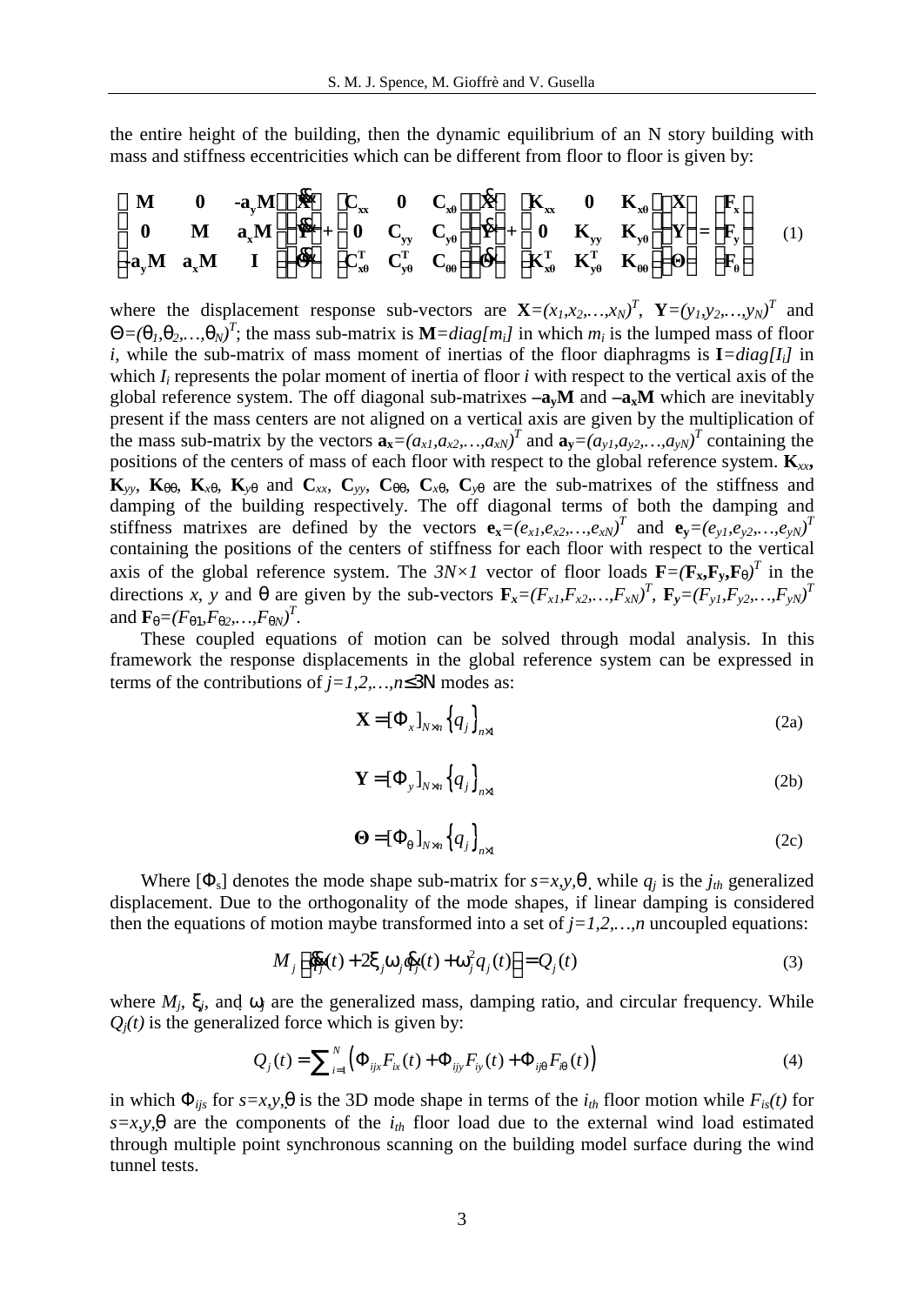

Figure 1: Reference systems used for the regular and irregular buildings.

In this study the Bank of China building is considered because of its irregular external geometry and 3D coupled mode shapes. Care was taken to model the equivalent dynamic system in Eq. (1) so as to obtain the same first three natural frequencies of vibration and associate mode shapes as reported in [8]. This was achieved considering the effective number and position of the floors with a building density which varies from  $200 \text{ kg/m}^3$  at the base to  $170 \text{ kg/m}^3$  at the top. The mode shapes and associated frequencies are shown in Fig. (2) referred to the global reference system fixed at the geometric centre of the building's base and shown in Fig. (1). The centers of mass and stiffness of each floor are modeled as coincident which, due to the buildings irregular geometry, do not lay on a vertical axis so causing 3D coupled mode shapes. The regular building assumes the same floor locations and relative densities as the irregular building. However, due to the regular nature, it possesses coincident centers of mass and stiffness, aligned on a vertical axis, resulting in uncoupled fundamental mode shapes as shown in Fig. (3) with respect to the global reference system of Fig. (1). The stiffness matrix was calibrated in order to achieve the same natural frequencies as the irregular building.

### **2.2 Wind tunnel tests**

Wind tunnel tests on two 1:500 scale rigid models, one of the Bank of China building and another of the regular prismatic building, where carried out at the Boundary layer wind tunnel of CRIACIV (Inter-university Research Centre on Buildings Aerodynamics and Wind Engineering) in Prato, Italy, Fig. (1).

The experiments where carried out for a suburban terrain where the power law exponent of the mean wind profile was 2/9. SMPSS measurements were taken using 126 carefully positioned pressure taps located over the models various surfaces. The sampling frequency adopted for the acquisition was 250 Hz for a total of 30s of recoded data. The average wind speed at the top of the model  $V_m$  in the wind tunnel during the tests was 20 m/s. These meas-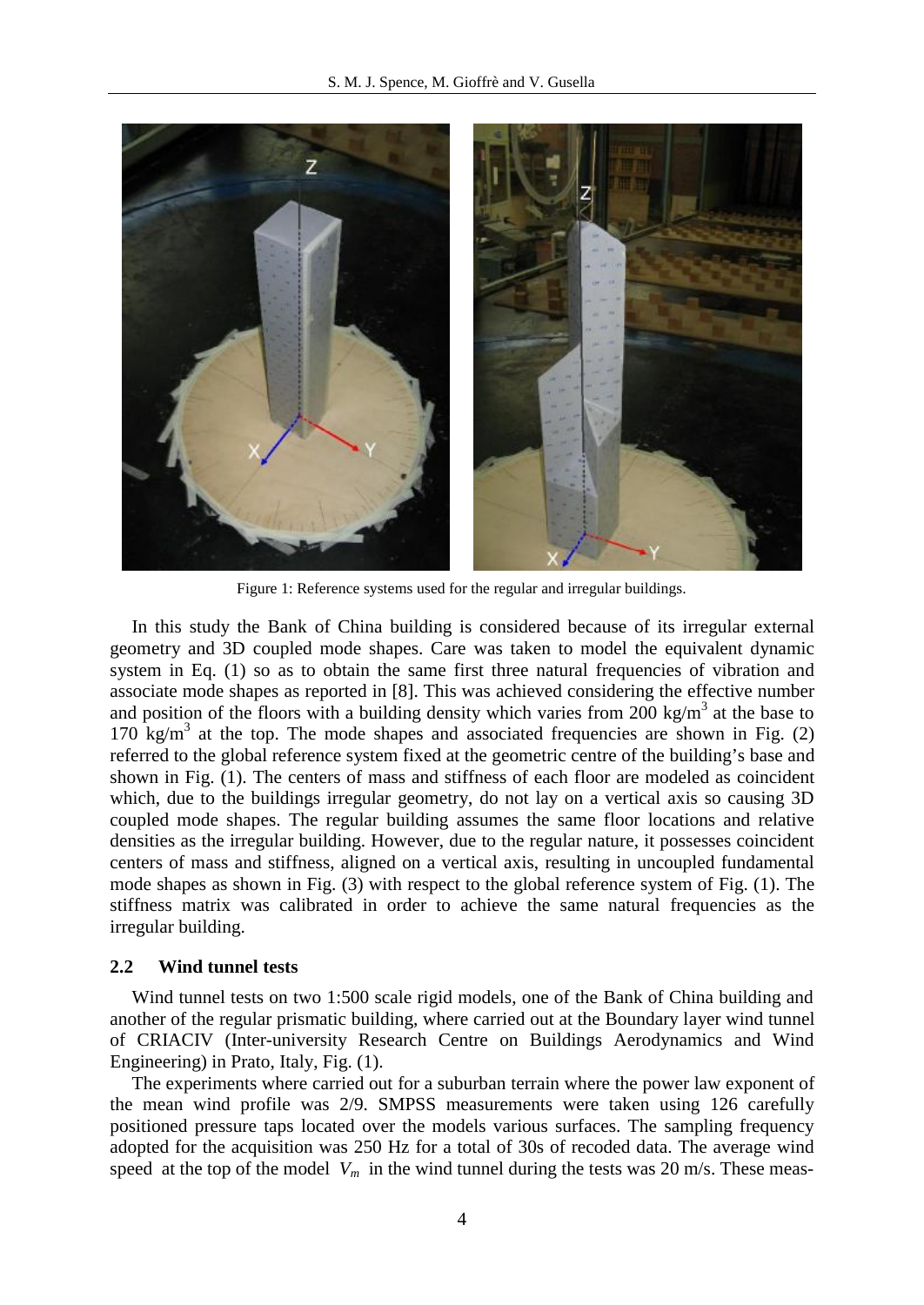

Figure 2: First three mode shapes of the bank of China building and relative frequencies.



Figure 3: First three mode shapes of the regular building and relative frequencies.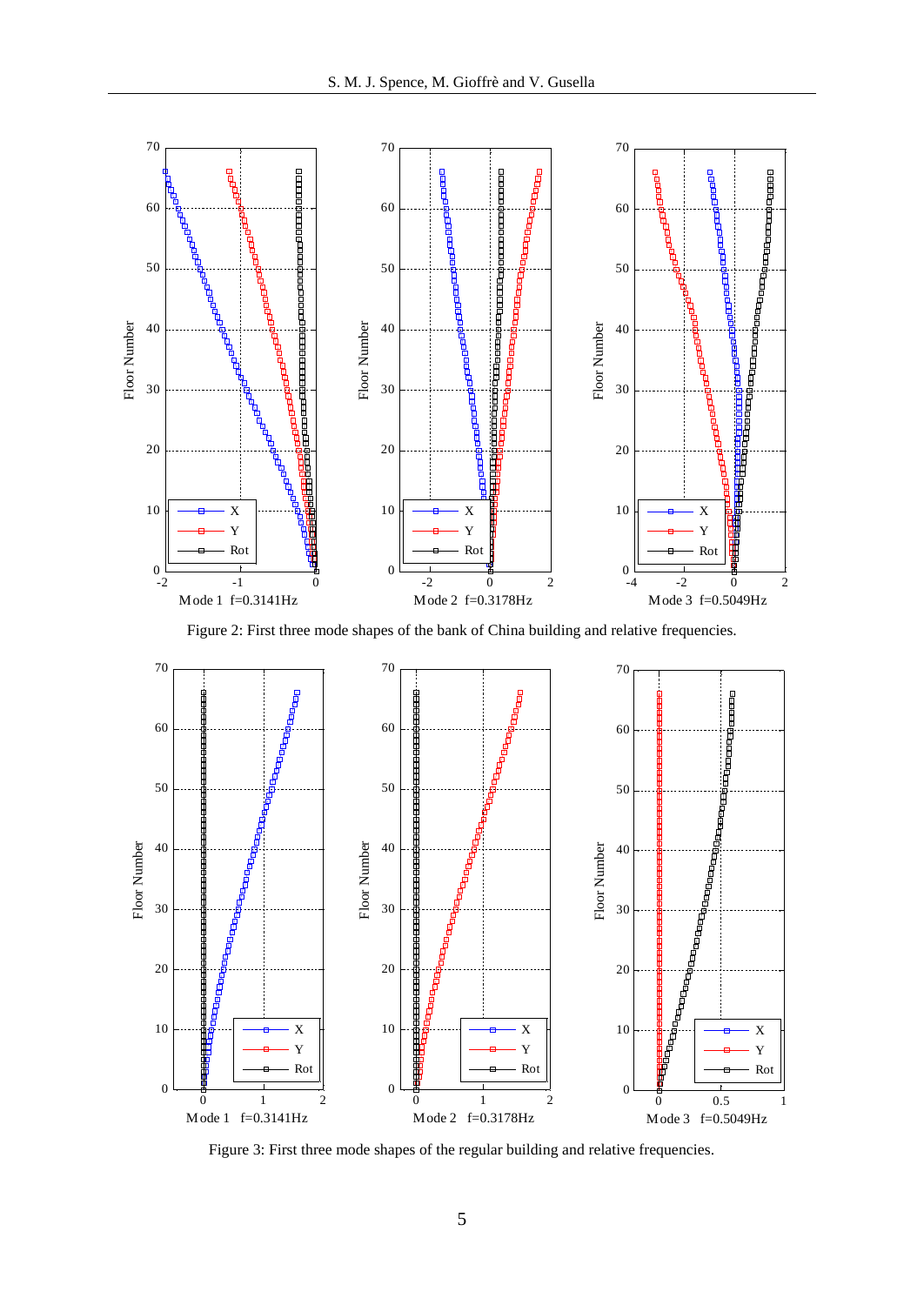urements were repeated with  $10^{\circ}$  increments from  $0^{\circ}$ , wind blowing in the global *x*-direction as shown in Fig. (1), to 360° for a total of 36 wind directions in the case of the Bank of China building while, for the regular building, only increments from 0 to 90° were considered due to the buildings' symmetry.

The average wind speed at the top of the building at prototype scale  $V_p$  was also chosen to be 40 m/s. The prototype sampling frequency was calculated by respecting the similitude on the reduced frequency:

$$
\frac{n_{m}D_{m}}{V_{m}} = \frac{n_{p}D_{p}}{V_{p}} \Longrightarrow \frac{D_{m}}{\Delta t_{m}V_{m}} = \frac{D_{p}}{\Delta t_{p}V_{p}}
$$
(5)

where  $n=1/Dt$  is the sampling frequency and *D* is a representative geometric dimension. This condition gives a prototype sampling frequency of 1Hz. The translational forces and torques at each floor level are determined by integrating wind pressures within their tributary area. The forces at which there is no pressure tap located are determined by interpolating the story forces acting on two adjacent stories.

#### **2.3 Numerical analysis**

The response analysis carried out in this study was performed in the time domain, therefore allowing for the proper evaluation of the complex 3D response given by the 3D coupled mode shapes due to the irregular geometry of the Bank of China building. Indeed, opposed to the frequency domain approach, the time domain approach does not have the need to define correlation coefficients between the various modal responses which, in the case of tall buildings having complex 3D response, are extremely important for its proper prediction [9,10]. Also any probabilistic parameter of interest such as the Root Mean Square (RMS), Skewness, Kurtosis, of the response can be directly determined considering the contribution of any number of modes. Therefore in light of the fact that the focus of this study is on accurately quantifying the effects of mode truncation, and not other approximations, the time domain approach was adopted.

The response time histories are evaluated using the Newmark integration scheme with a time step of 0.025s. This was chosen in order to accurately describe the contribution of the first 15 modes of vibrations. In particular, the 15th vibrational mode has a natural frequency of 2.24Hz which is grater than 2Hz which is generally accepted as the upper limit after which the energy content of wind storms practically vanishes. Therefore adopting a time step of 0.025s ensures a satisfactory representation up to and including the 15th mode. The prototype sampling frequency of the experimental data is however 1Hz. Therefore extra points had to be added in order to perform the integration. This was done by linearly interpolating between the measured values.

### **3 RESPONSE ANALYSIS**

#### **3.1 Effects of mode truncation on the RMS response**

In order to investigate the effects of mode truncation on the RMS response the following parameter was considered:

$$
\mathbf{S}_{R3}(q)/\mathbf{S}_{R15}(q) \tag{6}
$$

where  $S_{R3}(q)$  is the RMS of a particular response component *R* considering only the contribution of the first three modes for a wind direction  $q$ , while  $s_{R15}(q)$  is its counterpart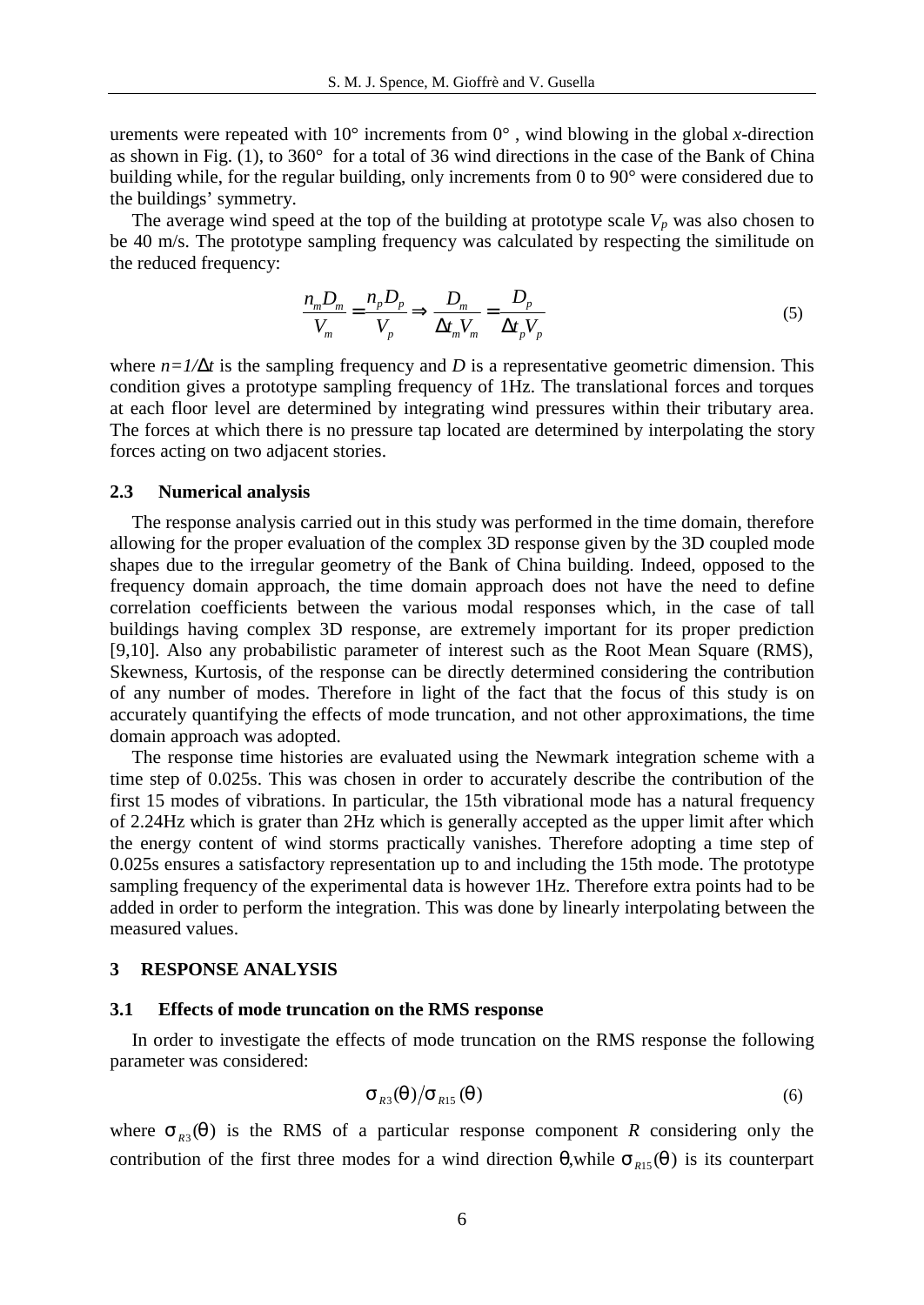considering the contribution of 15 modes. The results are derived from 10 minutes of prototype scale time history.

In Figs. (4a–h) the variation of  $s_{R3}(q)/s_{R15}(q)$  for the top floor acceleration, top floor displacement, top and base bending moments and torque are shown and compared for both the regular (Re) and irregular (Ir) buildings. The results of this study clearly show the importance of considering the contribution of higher modes to the dynamic response of tall buildings with an irregular geometric profile. Indeed, as can be seen in Fig. (4) the effects of mode truncation for all the response components is far greater in the case of an irregular geometric profile (Ir) if compared to a regular profile (Re).

In the particular case of the top floor acceleration in Fig. (4c), errors of up to 23% can be seen which is over three times what is observed for the regular building. Similar results can be seen for all the other response components. The variable nature of the irregular building response components demonstrates the sensitivity of the effects of mode truncation to wind direction. It is worth noting that for a regular tall building the response is more uniform with the wind direction and that the acrosswind and alongwind responses are the most considerable, Fig. (4c).

It is observed that the higher mode contributions have different effects on different response components. Indeed considering only the first three fundamental modes does not necessarily mean that a response of interest is underestimated as can be clearly seen for the base torque of the irregular building, Fig. (4h), which is overestimated by 42% for a wind direction 240°. This difference in behavior is due to the various modal correlations that exits between the response components and points out the importance of properly describing the modal correlation for tall buildings with complex 3D mode shapes. The particular sensitivity of the torsional response to mode truncation of the irregular building is noteworthy and is summarized in Tab. (1). Indeed the overestimates in the base torque are combined with severe underestimates of up to 65% for the top floor torque. This is far greater than that seen for the regular building. These results show the importance of considering higher mode contributions for properly describing the torsional response of irregular tall buildings. The adequacy of considering only the first three vibration modes in the case of regular geometry is clear and confirms what can be found in literature.

Figs. (5-7) show the variation with height of the maximum and minimum of  $S_{R3}(q)/S_{R15}(q)$  for all wind directions. In general, the difference between the responses of the two buildings tends to decrease towards the base of the structures. However, this is not seen for the torque and rotational response where far greater errors can be observed for all floors Fig. (6c) and Fig. (7c). The bending moments display a tendency to be insensitive to higher mode contributions towards the base of the structure. This is true for both the regular building and the irregular building and highlights the adequacy of the base bending moments in describing the dynamic response of tall buildings. The shear forces display a behavior similar to that seen for the displacements with however greater errors.

|     | Top rotation     |     | Top angular acceleration |     | Top Torque       |             | <b>Base Torque</b> |     |
|-----|------------------|-----|--------------------------|-----|------------------|-------------|--------------------|-----|
|     | $S_{R3}/S_{R15}$ |     | $S_{R3}/S_{R15}$         |     | $S_{R3}/S_{R15}$ | $q^{\circ}$ | $S_{R3}/S_{R15}$   |     |
| Max | 0.89             | 320 | 0.94                     | 310 | 0.64             | 340         | 1.42               | 240 |
| Min | 0.65             | 220 | 0.81                     | 210 | 0.35             | 50          | .01                | 170 |

Table 1: Influence of higher mode truncation on the torsional response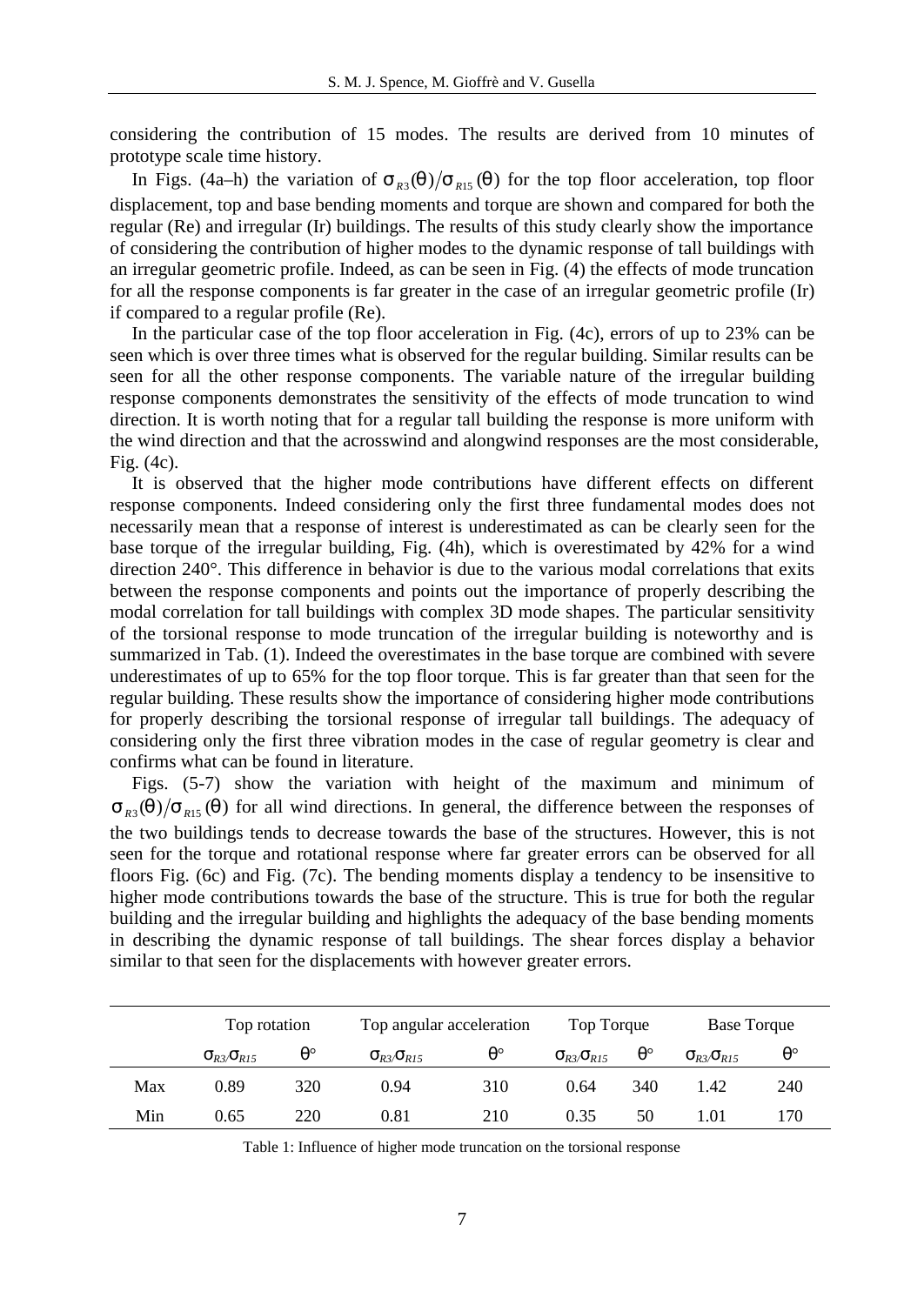

Figure 4:  $s_{R3}(q)/s_{R15}(q)$  for: (a) top displacment; (b) top rotation; (c) top acceleration; (d) top angular acceleration; (e) top bending moment; (f) base bending moment; (g) top torque; (h) base torque.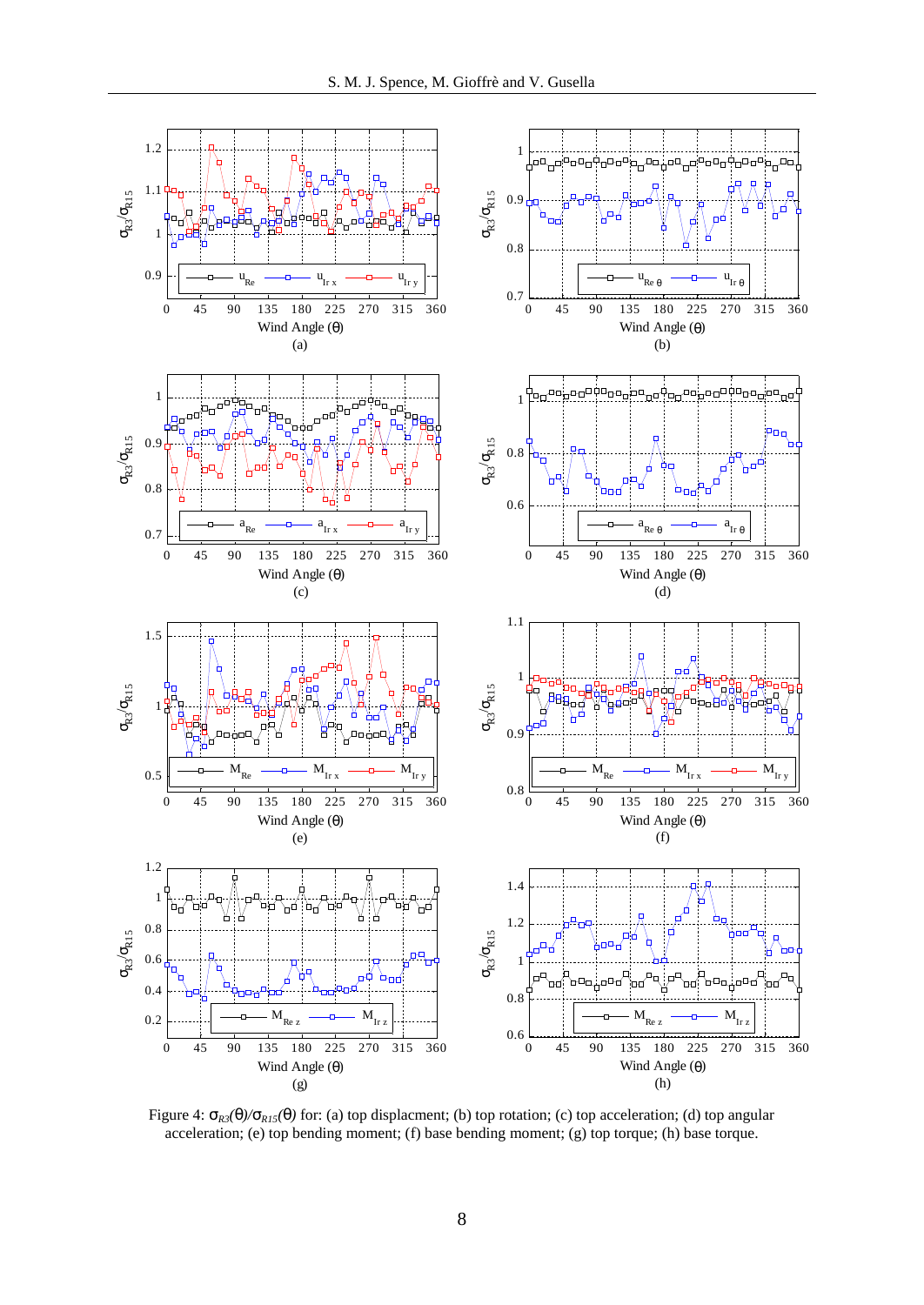

Figure 5: Acceleration extremes of  $S_{RS}(q)/S_{R15}(q)$  over height: (a) *x*-direction; (b) *y*-direction; (c) *q*-direction.



Figure 6: Displacement extremes of *sR3(q)/sR15(q)* over height: (a) *x*-direction; (b) *y*-direction; (c) *q*-direction.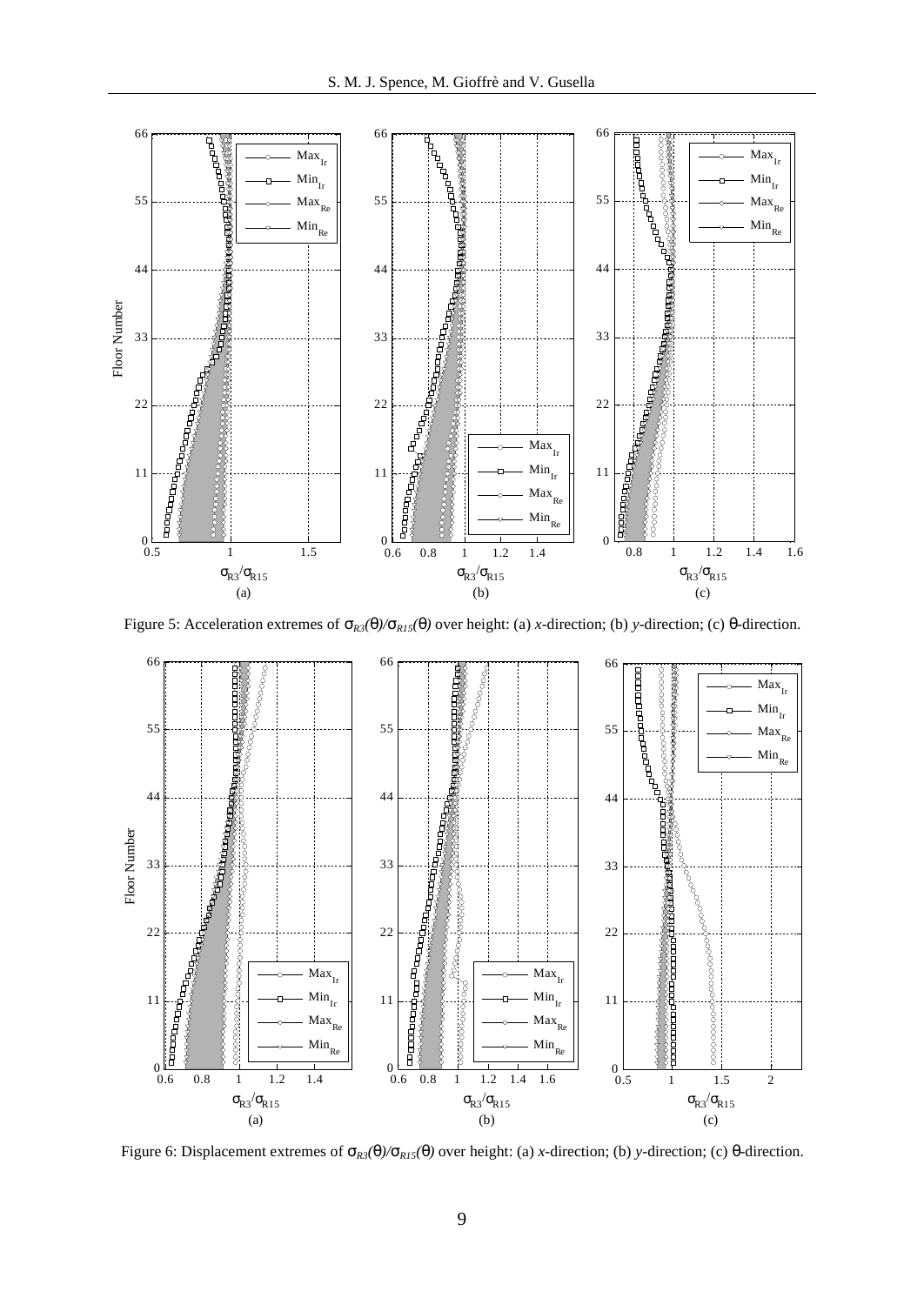

Figure 7: Moment extremes of  $S_{R3}(q)/S_{R15}(q)$  over height: (a) *x*-direction; (b) *y*-direction; (c) *q*-direction.

### **3.2 Skewness and Kurtosis and the effects of mode truncation**

In the analysis of tall buildings it is customary to consider the global response to be Gaussian in nature. The root of this hypothesis lies in the fact that tall buildings are impinged by a large, generally non-Gaussian, random pressure field [11] which has however a correlation structure that does not allow these non-Gaussian features to be transferred to the global response due to the central limit theorem. This simplifies greatly the calculation of the peak response which can be estimated from knowledge of the RMS gathered from frequency domain analysis. In this paragraph the validity of this assumption is investigated.

 Figs. (8-13) show the maximum and minimum skewness and kurtosis coefficients over all wind directions for the displacements, accelerations and moments occurring at each floor level. The calculations are carried out for wind directions [0 360] in the case of the irregular building and [0 90] in the case of the regular building.

It can clearly be seen from the values of the skewness and kurtosis that the global response of both the regular and irregular building is strongly non Gaussian. This holds not only for all the response parameters shown in Figs. (8-13), but also for parameters such as interstory drift and shear forces which are not shown simply for the sake of brevity. The effect of higher modes on the maximum and minimum values of skewness and kurtosis does not so much influence the maximums or minimums as it affects the regularity of the values seen over the height of the building. Indeed, by considering an increased number of modes the response will be influenced by a larger number of generalized forces each of which has a particular probabilistic nature, contributing more or less depending on the associated mode shape. It is interesting to note from Fig. (10) that the skewness of the acceleration takes on values indicating a Gaussian distribution which however is not confirmed by the kurtosis. This peculiar behavior is due to the relative importance of the resonant part of the acceleration.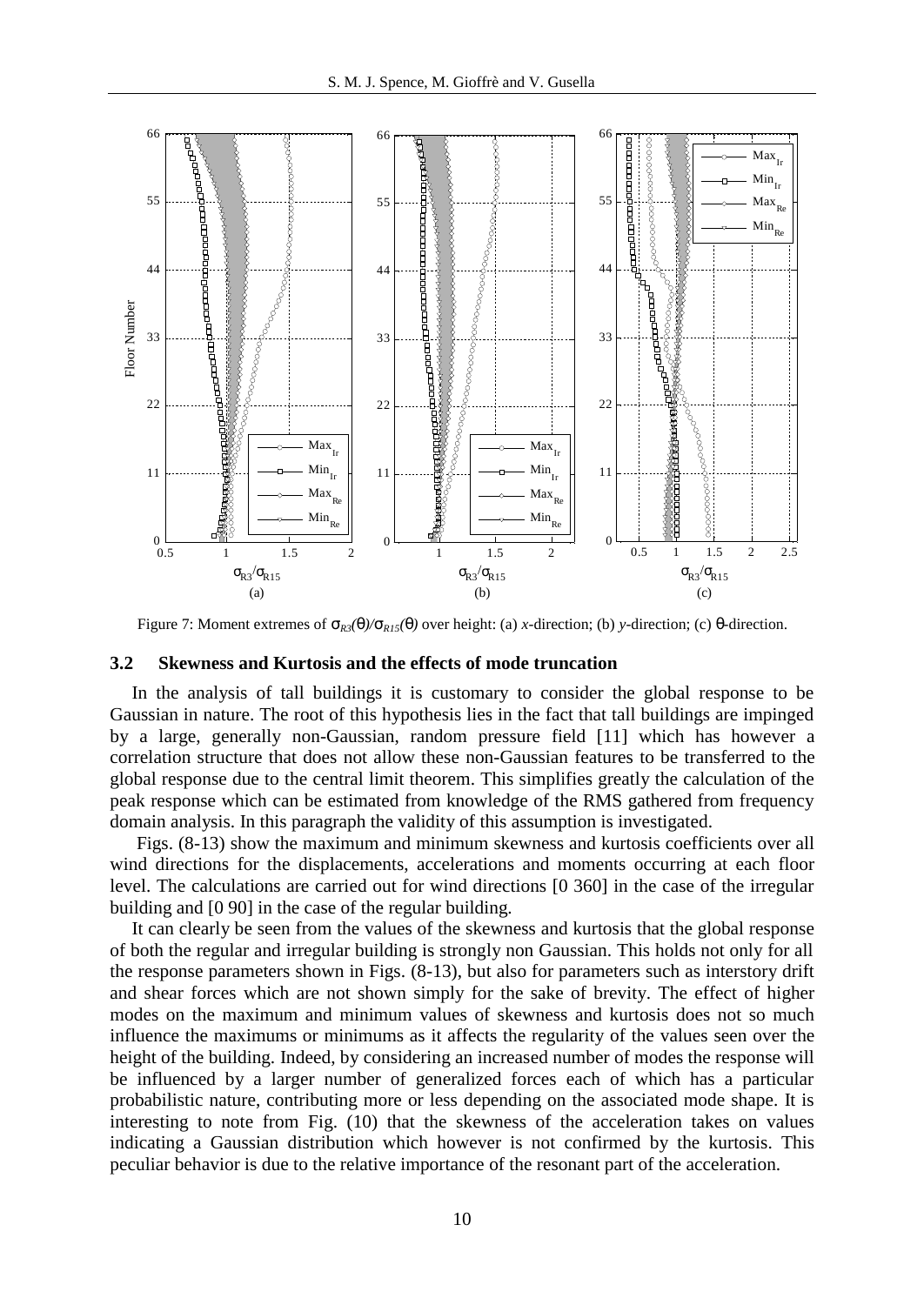

Figure 8: Maximum and minimum skewness of the displacements (a) *x*-direction; (b) *y*-direction (c) *q*-direction.



Figure 9: Maximum and minimum kurtosis of the displacements (a) *x*-direction; (b) *y*-direction (c) *q*-direction.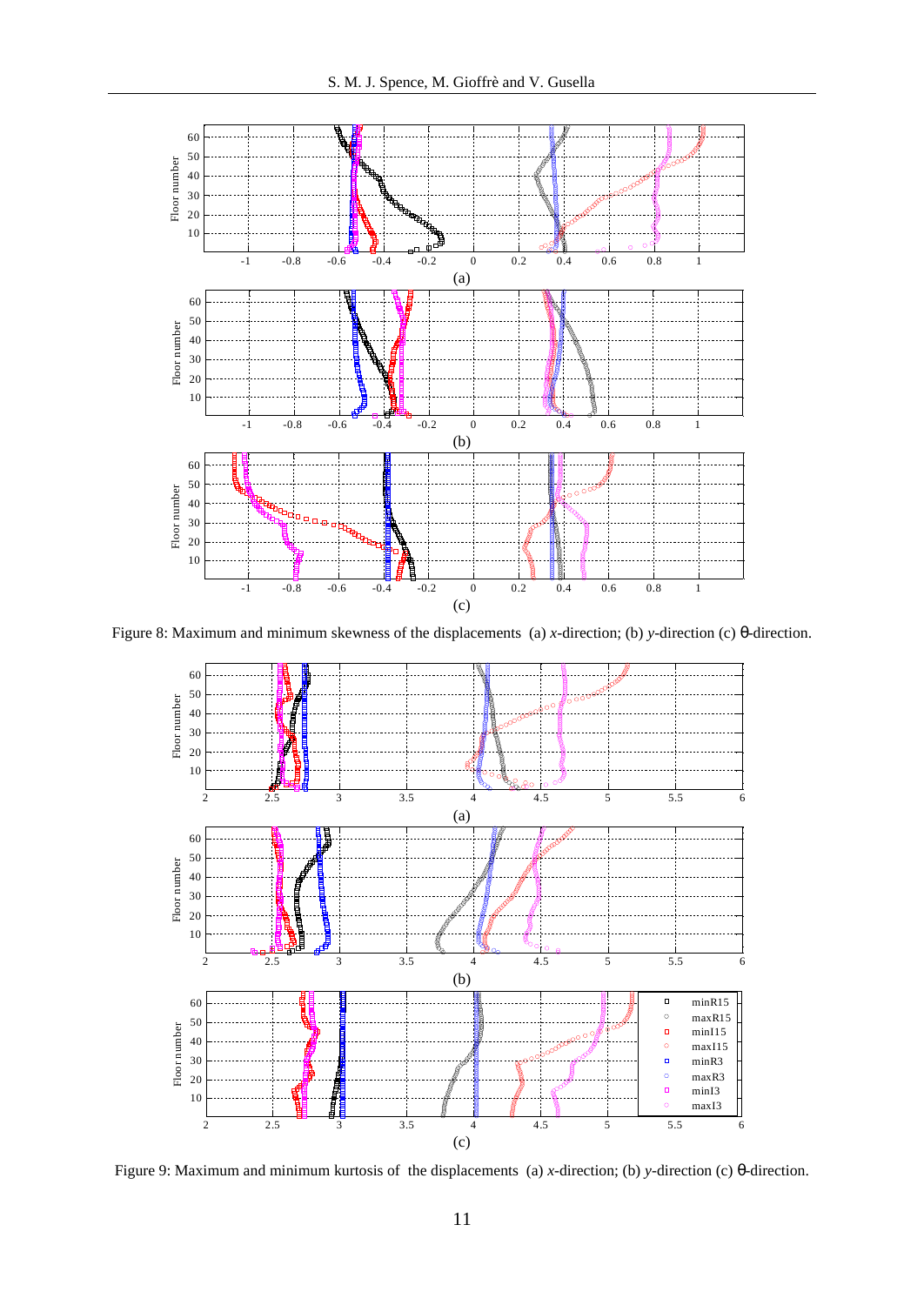

Figure 10: Maximum and minimum skewness of the accelerations (a) *x*-direction; (b) *y*-direction (c) *q*-direction.



Figure 11: Maximum and minimum kurtosis of the accelerations (a) *x*-direction; (b) *y*-direction (c) *q*-direction.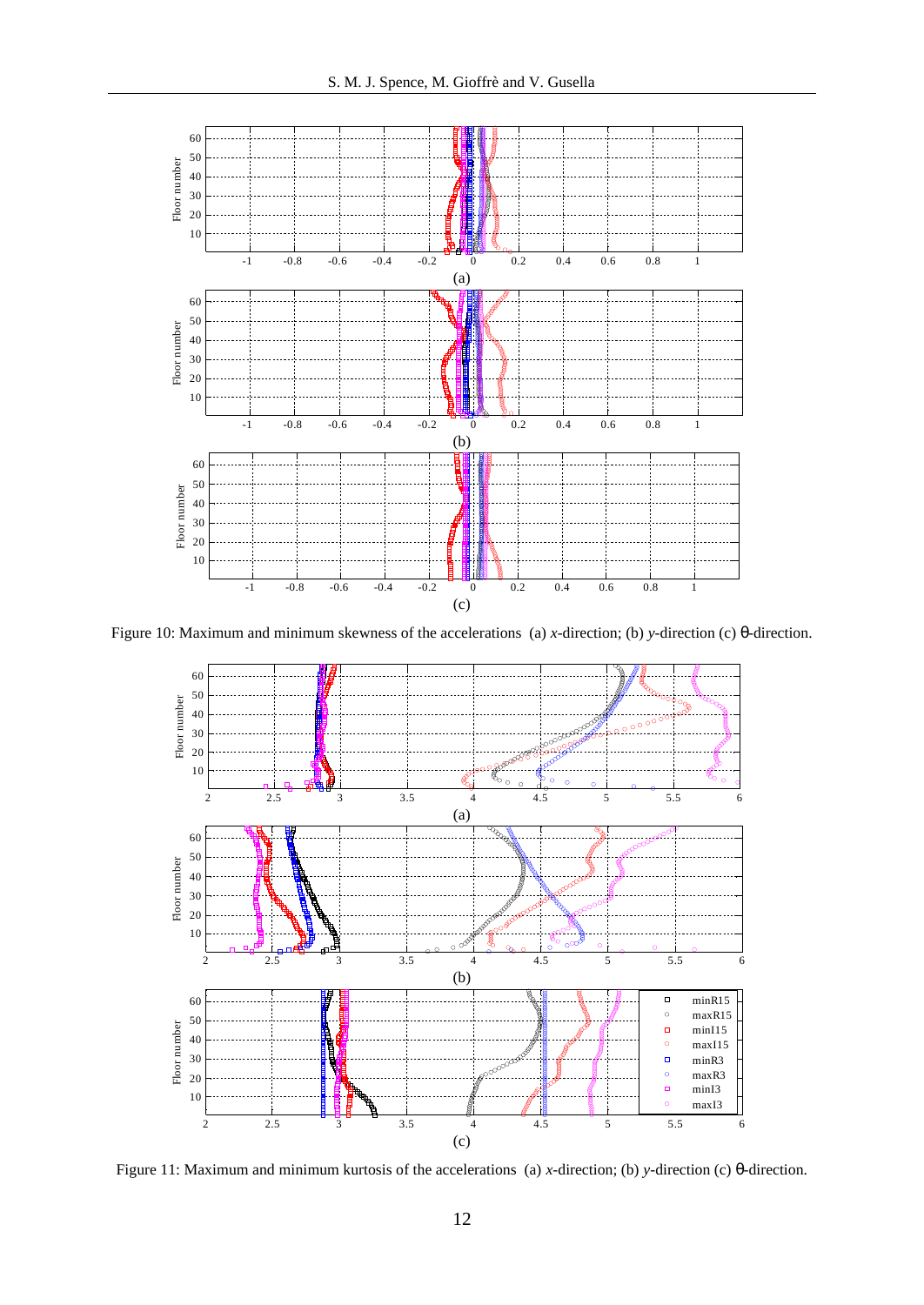

Figure 12: Maximum and minimum skewness of the moments (a) *x*-direction; (b) *y*-direction (c) *q*-direction.



Figure 13: Maximum and minimum kurtosis of the moments (a) *x*-direction; (b) *y*-direction (c) *q*-direction.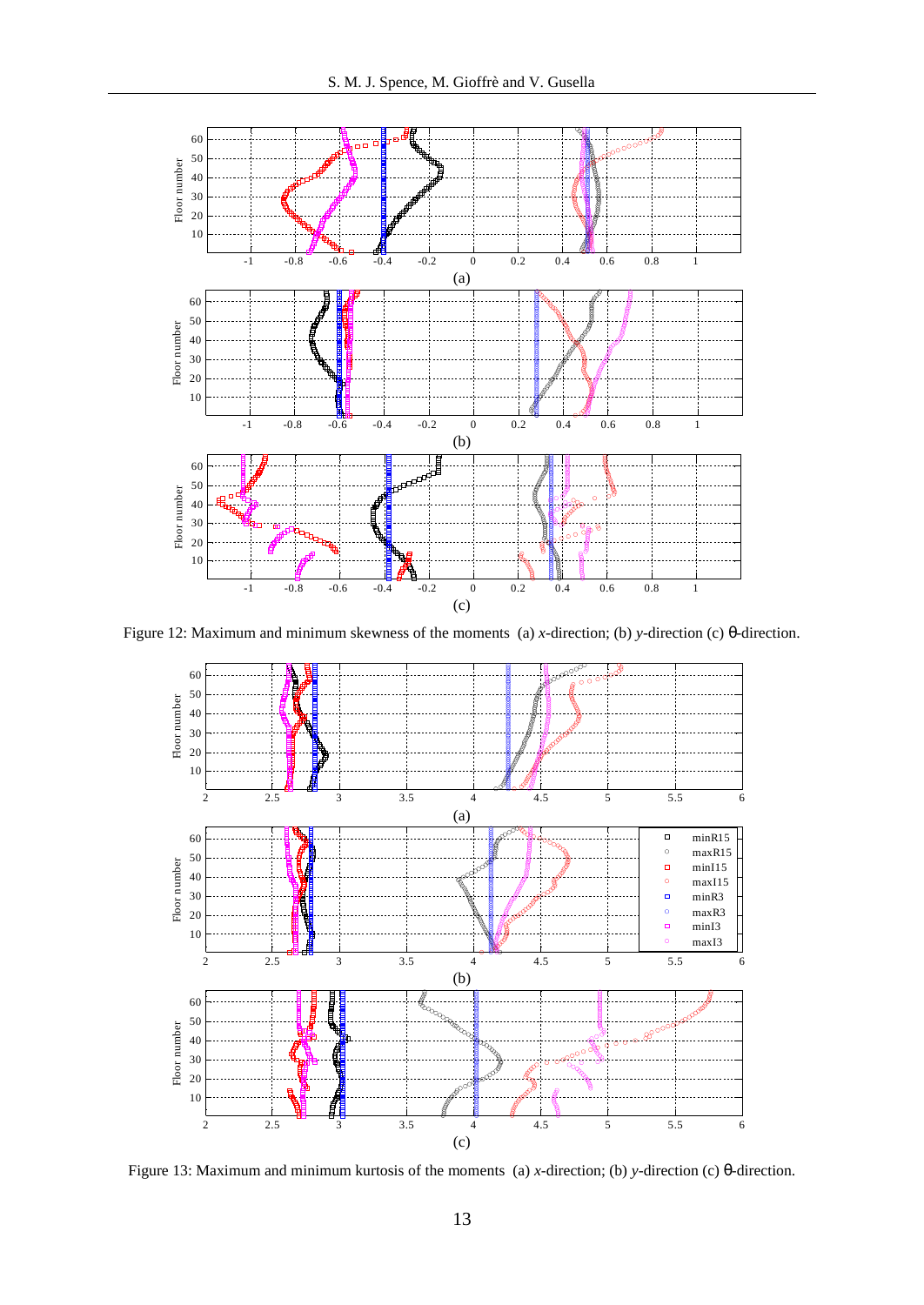### **4 INFLUENCE OF THE BACKGROUND RESPONSE**

# **4.1 Contribution to the RMS of the background response**

To study the importance of the background dynamic response the following parameter was considered:

$$
\sqrt{S_{Rr3}^2(q) + S_{Rb15}^2(q)} / S_{R15}(q)
$$
\n(7)

where  $S_{Rr3}(q)$  is the RMS of a particular response component *R* considering only the resonant response of the first three modes for a wind direction *q* while  $S_{Rb15(q)}$  is the background response considering the contribution of the first 15 modes of vibration. The obtained results show that the influence of the background response is significant. Indeed, by considering a full background representation, the errors in the estimation of the dynamic response are dramatically decreased for all response components except the acceleration which has a negligible background contribution. Examples of this behavior are shown in Fig. (14) for the top floor and base torque, top floor displacements and top floor and base shear forces. Similar results are seen for the bending moments. As can be seen the errors are generally reduced to within 10% of the full response considering all 15 modes of vibration in the background response.

### **4.2 Statistics of the background, resonant and total response**

Fig (15) shows the skewness and kurtosis estimated on the background, resonant and totalbase bending moment response (about *x*) of the irregular building for all wind directions.



Figure 14: Dependency of  $\sqrt{(s_{Rr3}^2(q) + s_{Rb15}^2(q))/s_{R15}(q)}$  on wind direction: (a) top floor and base torque; (b) top floor displcaements and rotation; (c) top floor shear forces; (d) base shear forces.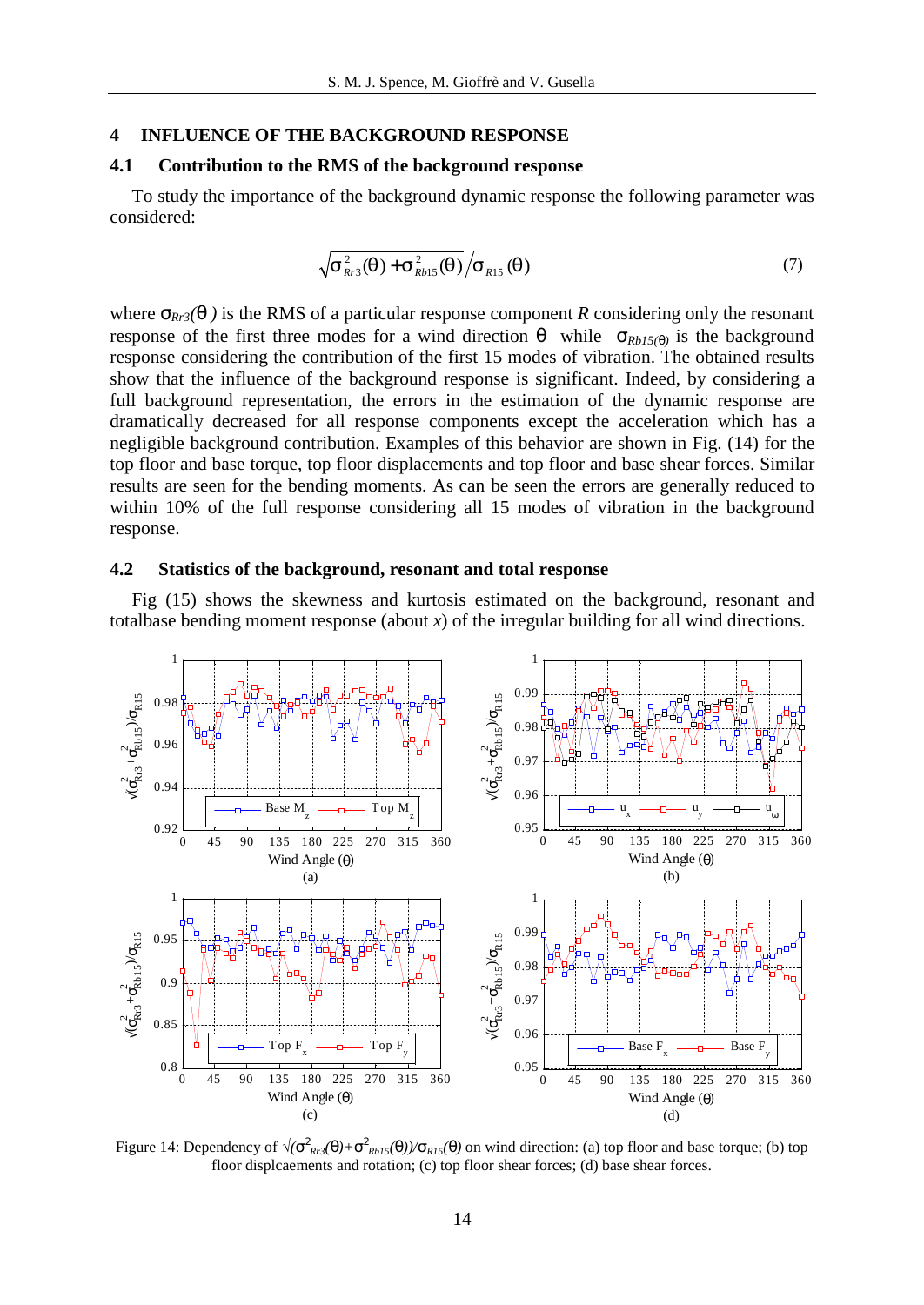

Figure 15: Statistics of the background, resonant, and total response (a) *skewness*; (b) *kurtosis*.

What can clearly be seen is that the skewness of the resonant contribution to the base bending moment tends strongly towards values associated with a Gaussian distribution. However this is not the case for the kurtosis of the resonant response which indicates for certain wind directions a significant non-Gaussian nature. This behavior of the resonant response can be seen for other global response components such as the inter-story drift, displacements and shear forces. Indeed it is for this reason that the acceleration, which is dominated by the resonant response, is seen to have a skewness that indicates a Gaussian distribution but a kurtosis that indicates otherwise Figs (10-11). The background response on the other hand shows non-Gaussian features for both the skewness and kurtosis. Similar results as described here for the irregular building can be seen in the case of the regular building.

# **5 CONCLUSIONS**

In this paper it was shown that the global response of both regular tall buildings with uncoupled dynamic systems and irregular tall buildings with coupled dynamic systems are non-Gaussian in nature. This behavior was observed for all important response components including the top floor acceleration, top floor displacements, interstory drift, bending moments, torque and shear forces. Values of the skewness were seen to vary between -1.2 and 1.2 while values of over 5.5 where seen in the case of the kurtosis. It was seen that these results are not affected by higher modes which tend simply to increases the variability of the maximum and minimum skewness and kurtosis experienced over the height of the structure. The skewness of the resonant part of the global response components was seen to tend towards values associated with the Gaussian model. This was not seen however for the kurtosis of the resonant response or for the skewness and kurtosis of the background response.

This study also demonstrated the susceptibility of irregular tall buildings to the influence of higher modes on their response. In particular the top floor acceleration was seen to be very sensitive where errors were tripled if compared to the regular building. Also the importance of